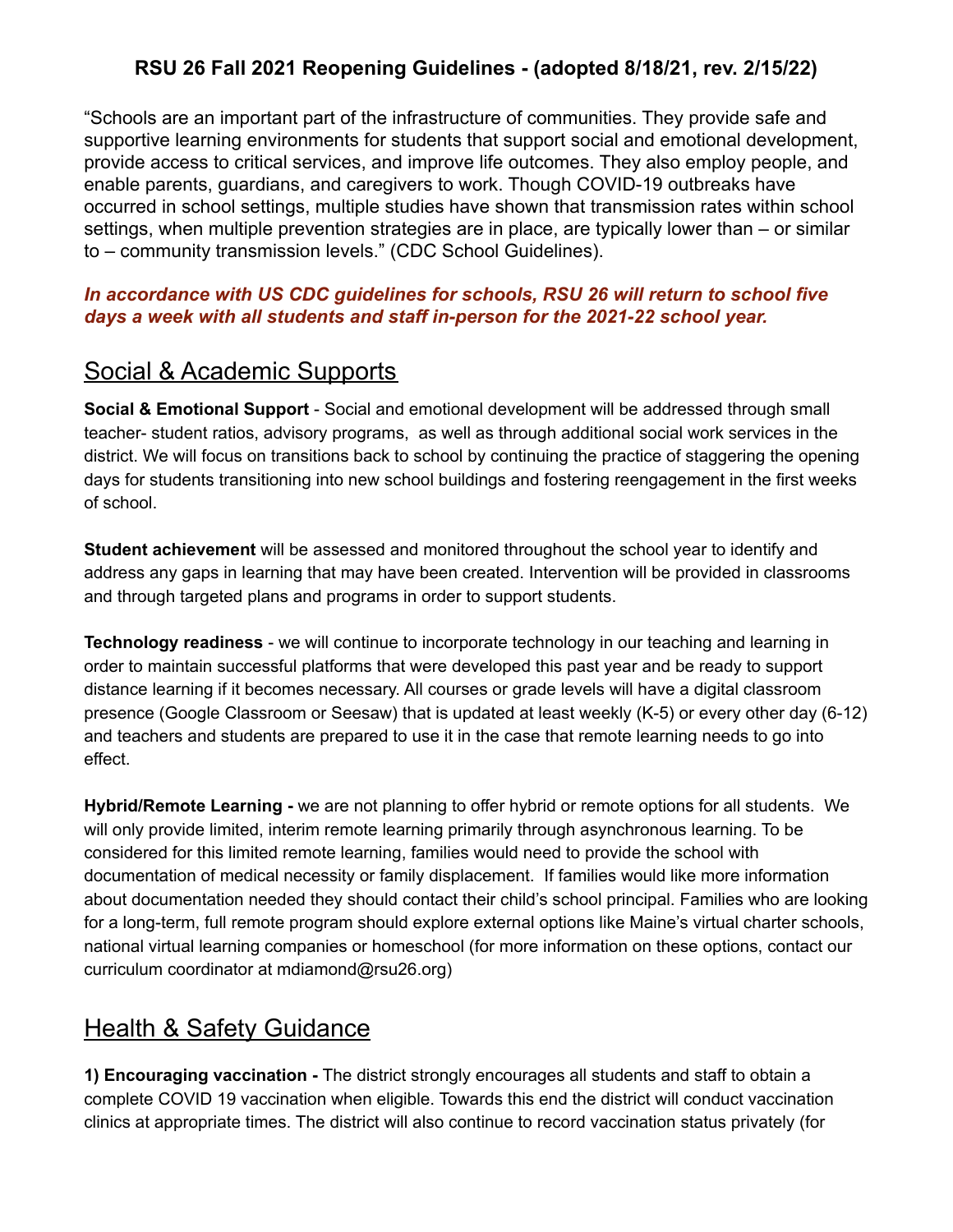### **RSU 26 Fall 2021 Reopening Guidelines - (adopted 8/18/21, rev. 2/15/22)**

contact tracing) and report aggregate numbers publicly as volunteered by students and as required by DHHS to be submitted to the district for all employees. All employees (including extracurricular) must either provide proof of vaccination to the district or participate in pooled testing weekly. Vaccinated individuals will not be required to quarantine after a close contact (unless symptomatic).

**2) Masks** - In alignment with CDC guidance, masks are required indoors for all students, employees and visitors. Masks are required on buses (see Transportation below). Masks are not required outdoors. Administration will develop mask break expectations & guidelines and monitor implementation.

**3) Distancing** - Social distancing of 3' will be maintained whenever compatible with full in person return per CDC guidelines, including almost all sedentary classroom situations. Distancing will not be enforced during brief (<5 minute) transition periods in hallways nor during specific active/cooperative learning activities in class. Distancing is not required outdoors. Unvaccinated staff should maintain 6' foot distancing from students when compatible with educational needs. Social distancing will be maximized in cafeterias as compatible with full return to schools but will not be required. Alternative lunch space providing 6 ft. spacing for lunch will be available upon request to the building administrator at any time.

**4) Pooled testing** - Opt-in pooled testing will be offered to all staff and students on a weekly basis in accordance with the ME DoE guidelines and testing program to provide for early detection. Participants in pooled testing will not be required to quarantine after a close contact (unless symptomatic).

**5) Ventilation -** Schools will continue to be operated to ensure high rates of air change through HVAC equipment, maximizing outdoor air to the extent possible and using MERV 13 filtering for all recycled air such as may be required by colder temperatures. Teachers continue to be encouraged to keep windows open when temperatures allow. HEPA air filters will remain in each classroom.

**6) Handwashing -** All students and staff continue to be encouraged to engage in frequent handwashing for 20 seconds; hand sanitizer will remain available in all spaces.

**7) Symptom check protocol** - Administration will modify COVID-19 symptom lists as guidance is updated, and will communicate guidance and requirements regularly to stakeholders. Symptom checks must be conducted daily before school for all students and staff. Students and staff showing symptoms are required to stay home.

**8) COVID response protocols for positive cases** - The district will follow current state guidelines for handling the occurrence of a COVID+ case in the schools (SOP document).

**9) Cleaning protocols** - contracted custodial support will be continued to allow for increased overall cleaning in the building (including bathroom/classroom cleaning sign-off sheets); classroom cleaning supplies will be provided in all classrooms and staff is encouraged to clean surfaces as practical. CDC guidelines state that "cleaning once a day is usually enough to sufficiently remove potential virus that may be on surfaces"

# Additional Considerations

**Transportation** - Return to pre-COVID capacity. Masks required on buses per CDC guidelines When weather permits, windows should be opened in front and rear of the bus for increased ventilation.

**Performing Arts/Music** - Following CDC guidance, masking and bell covers on musical instruments will be required for all indoor activities including musicals, band, and choir.. May used share equipment, but should clean in between uses.